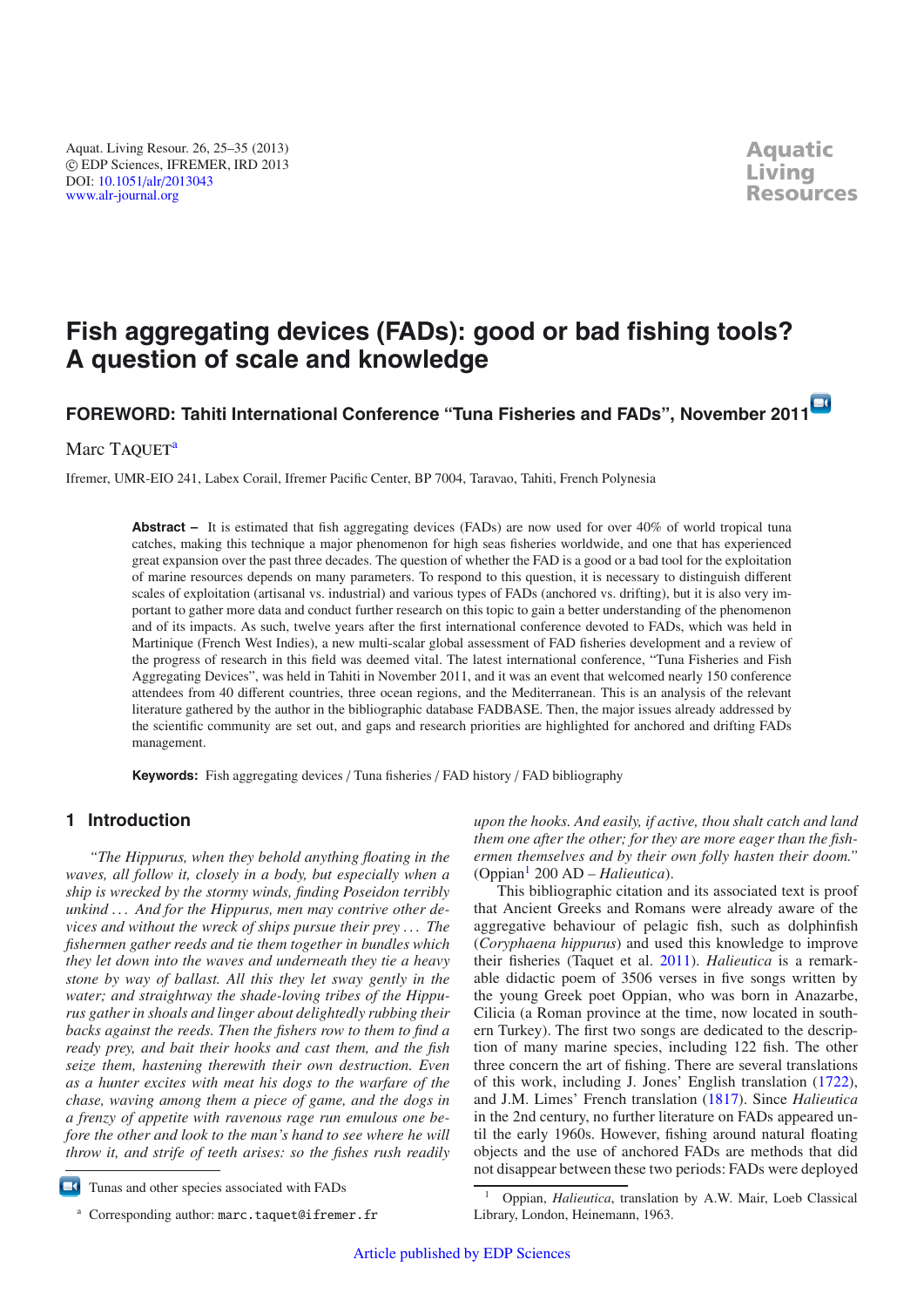for dolphinfish (*Coryphaena hippurus*) fishing in the 14th century in the Mediterranean (Morales-Nin et al. [2000](#page-9-2)) and in the 18th century in Malta particularly (Galea [1961\)](#page-9-3). Beyond the Mediterranean, the use of anchored FADs has been well documented in Indonesia (with the *rumpon* aggregating devices), Malaysia (the *unjang*) and the Philippines (the *payaos*), (Bergstrom [1983\)](#page-9-4), where traditional rafts anchored in coastal zones have been used since the early 20th century to aggregate and exploit small pelagic fish (Anderson and Gates [1996](#page-9-5)). In the Philippines, tuna fishing began in the 1930s, but it was not until 1974, within the framework of an FAO project, that it truly developed with the arrival of the first two experimental tuna purse seiners. During this period, fishers discovered the effectiveness of the Philippine *payaos* previously used in coastal areas to concentrate tuna (Marcille and Bour [1981](#page-9-6); Dickson and Natividad [2000\)](#page-9-7). FAD use subsequently spread to all oceans, which led to a range of different experiences, and devices, which were made from natural materials (primarily bamboo). One of the first modern FADs (based on manmade products and with tuna as the main target species) was anchored in deep water off Hawaii, in 1977. This initial experiment was followed by the deployment of other FADs in the South Pacific (French Polynesia: first FAD in 1981), Atlantic Ocean (in Martinique in 1982) and Indian Ocean (in the Maldives in 1980 and Mauritius in 1982).

In the late 1950s, the US purse-seiner fleet began its activity in the eastern Pacific by gradually replacing the pole and line fleet that had been operating in this region for several decades (Hall [1998\)](#page-9-8). Therefore, purse-seiners began to occasionally fish the tuna associated with natural wrecks. The deployment of artificial drifting FADs (set voluntarily for fishing purposes) in this region began in the late 1980s. Between 1987 and 1990, 10% of purse seine "sets" on floating objects were made on drifting artificial rafts, a percentage which rose to 30% in 1992 and 80% in 1998 (Lennert-Cody and Hall [2000\)](#page-9-9). In the eastern Atlantic, the first pole and line boats exploited tropical tuna in 1954, with Basque and Breton fishers who operated in the Dakar zone (Fonteneau [1973](#page-9-10)). Tuna purse seiners arrived in this area in 1964 (Pianet [1973\)](#page-9-11) but their activity around floating objects (natural or artificial rafts) remained relatively marginal until the late 1980s. From this date onwards, the use of artificial drifting FADs equipped with tracking devices continued to grow in the Atlantic, as it did in all other oceans (Fonteneau et al. [2000](#page-9-12)). In the Indian Ocean, the first seining tests were conducted in the early 1980s, and development of the tuna purse-seiner fleet began in 1984 (Stéquert and Marsac [1991\)](#page-10-1). Since then, development has been mainly directed towards the use of artificial drifting FADs. Fonteneau et al. [\(2000\)](#page-9-12) estimate that there are tens of thousands of drifting FADs deployed worldwide by industrial purse-seiners. Anchored FADs are also used by local artisanal fleets in the Pacific (Desurmont and Chapman [2000;](#page-9-13) Holland et al. [2000;](#page-9-14) Kakuma [2000\)](#page-9-15), Indian (Tessier et al. [2000\)](#page-10-2) and Atlantic Oceans (Reynal et al. [2000\)](#page-9-16) and the Mediterranean Sea (Morales-Nin et al. [2000\)](#page-9-2). In most of these areas, the devices are also frequented by both small-scale fishing vessels and recreational fishers.

Twelve years after the first international conference on tuna fisheries and FADs in 1999 (Martinique, French West Indies)

<span id="page-1-0"></span>

Fig. 1. Number of references (%) recorded in our FADBase by document category,  $n = 658$  references.

(Le Gall et al. [2000a](#page-9-17)), a need was identified to carry out a new global assessment of FAD use by artisanal and industrial tuna fisheries (Taquet et al. [2011](#page-10-0)). To this end, a new international conference entitled "Tuna Fisheries and FADs" was organized in Tahiti, French Polynesia, in November 2011. As a foreword to the conference, the present article has two aims: (i) to provide an overall description of the available literature (in 2011) on FADs; and (ii) to present the main conclusions and research priorities from the Tahiti FADs Conference.

#### **2 Literature available on FADs**

The literature search method and the keywords used are as described in (Dempster and Taquet [2004](#page-9-18)). The Web of Science<sup>®</sup> is a cited references tool for scientific articles, which has greatly improved online bibliographic searches.

However, most grey literature (e.g., scientific and technical reports, conference proceedings) is not accessible by this method. For the technical documents, a significant proportion of new references (over 2004), were obtained via the digital library of the Secretariat of the Pacific Community (SPC). After reading the documents, the selected references were entered into a Microsoft Excel $^{\circledR}$  table, so as to create a new bibliographic database, which was named "FADBase 2011" and is composed, firstly, of four major identification fields (Year; Authors; Title; Journal) and, secondly, 12 descriptive fields (Type, Submitted refereed/or not, Country, Region, Species, Period, Anchored/Drift, Natural/Artificial, Approach, Main Topic, Methodology, Science). This database is available to download at the following address: http://[wwz.ifremer.fr](http://wwz.ifremer.fr/cop/Peche)/ cop/[Peche](http://wwz.ifremer.fr/cop/Peche)

FADBase 2011 contains 658 references on at least one aspect relating to the overall theme of "Tuna Fisheries and FADs − aggregative phenomenon".

Articles in scientific journals comprise 37% (241), which is almost equivalent to that of scientific and technical reports at 36% (240). Publications in conference proceedings comprise nearly a quarter (23%, 149) of FADBase (Fig. [1\)](#page-1-0). The remaining 4% is divided between popular articles, student dissertations and theses (Ph.D., Masters, Technical degrees) and books. Peer-reviewed articles in scientific journals are much more accessible than technical reports, which are rarely referenced. Therefore, FADBase is more likely to be closer to complete in the peer-reviewed category than in the others.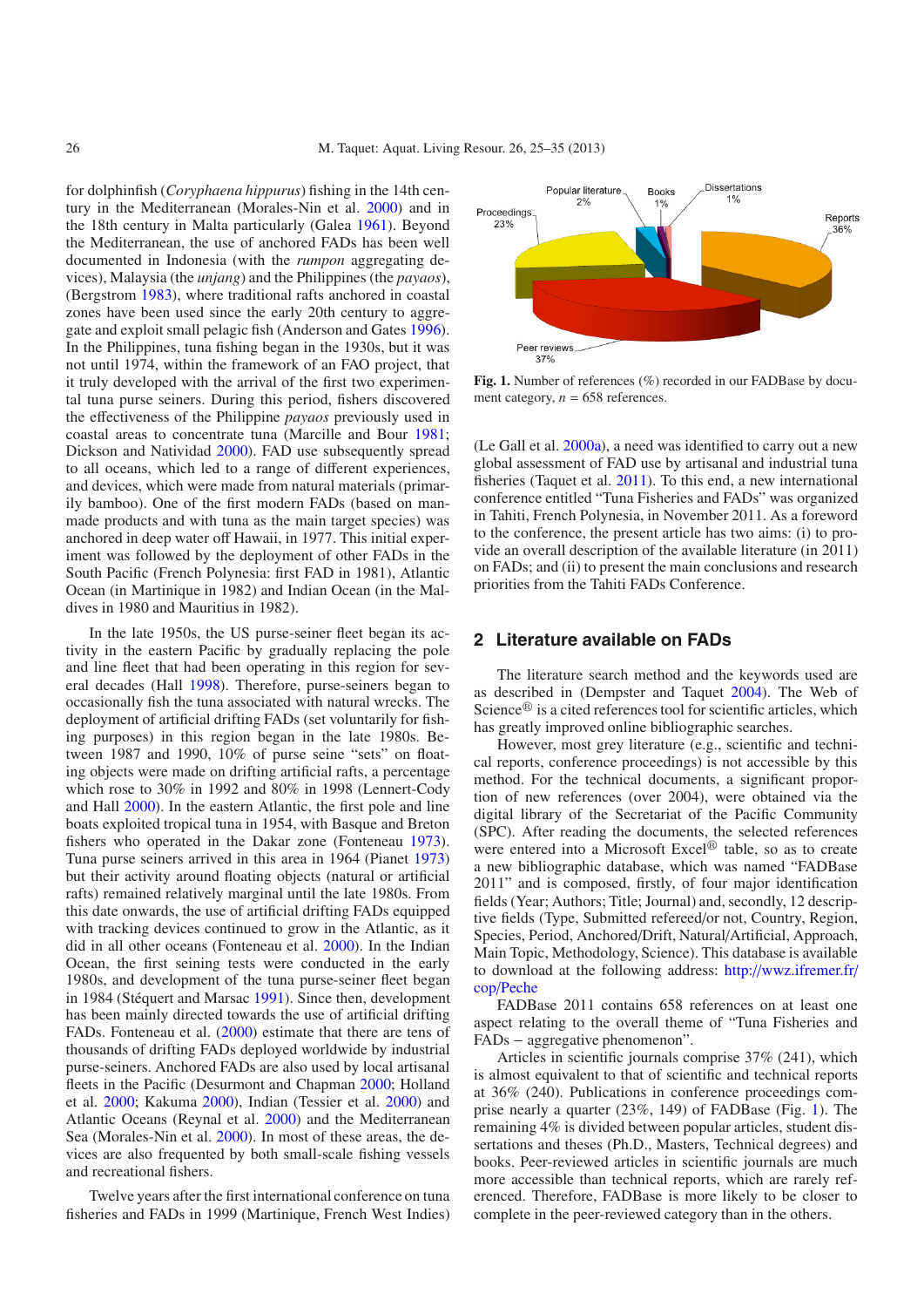

<span id="page-2-0"></span>**Fig. 2.** Long-term changes in the number of articles dealing with FADs, shown separately by document category, between 1961 and 2011.

When comparing the overall proportion of grey literature (66%) to scientific indexed articles (34%), the imbalance is very pronounced. This is mainly due to the large number of papers published in conference proceedings, which were not classified as peer-reviewed, although they were often subject to selection by a scientific committee and to a pre-publication revision/correction process. This is particularly the case for articles published in 2000 in the "Tuna Fisheries and FADs" conference proceedings (Le Gall et al. [2000b\)](#page-9-19).

Apart from the two aforementioned French and English translations of *Halieutica*, the first FADBase reference dates back to 1961. Figure [2](#page-2-0) shows the distribution of the number of references for the two types (grey literature reports and indexed peer-reviewed articles) over the period 1961 to 2011. This distribution shows a sharp increase in the number of reports published in the early 1980s, which corresponds almost exactly to the launch of many modern anchored-FAD projects (built with man-made components) in the Pacific Ocean (Hawaii, Guam, Palau, Samoa, Mariana Islands, Rarotonga, Tahiti, Australia and New Zealand); the Caribbean (Guadeloupe, Martinique, Virgin Islands, San Juan), and the Indian Ocean (Maldives, Seychelles, Sri Lanka, Comoros, Mauritius, Zanzibar). At the same time, some other attempts were noted in the eastern Atlantic, particularly off the coast of Nigeria. In the framework of several conferences/working groups on tropical artisanal fisheries during this period, many experts recommended that fishery managers develop anchored FADs to reduce the fishing pressure on reef resources, which were starting to show signs of overexploitation in several areas. Such was the case at the conference on "Environment Management and Economic Growth in the Smaller Caribbean Islands (1979)". Soon afterwards, the Gulf and Caribbean Fisheries Institute (GCFI), in the framework of their 36th annual conference, highlighted the need to use anchored FADs to guide artisanal fisheries to large pelagic fish. The success of the first anchored-FAD projects facilitated the dissemination of information. During the Symposium on "*Artificial Reefs and Fish Aggregating Devices as Tools for the Management and Enhancement of Marine Fishery Resources*", held in Colombo, Sri Lanka, Preston [\(1991\)](#page-9-20) states that the good results on FADs obtained in Hawaii and the data on payaos in the Philippines have favoured the introduction and development of such devices in the Pacific. SPC Fishery experts have also played an important role in supporting this type of fishing through various programmes and training projects.

Figure [2](#page-2-0) also reveals a significant peak in the publication of grey literature in 2000. This peak is clearly explained by the various articles published following the international conference "Tuna Fisheries and FADs" held in Martinique: 48 articles were published in the conference proceedings and eight in a special issue of *Aquatic Living Resources* journal. The significant decrease in the number of reports published after 2000 may be partially due to the fact that the bilingual SPC FAD Information Bulletin (or *DCP Bull. Information* in French) ceased publication after 1998: this bulletin accounts for 30 FADBase references between 1996 and 1998.

There are also a good number of "peer" scientific articles in 2007 due to the publication of a special issue of *Aquatic Living Resources* dedicated to the results of the FADIO European project (Dagorn et al. [2007\)](#page-9-21). The production over the whole 1961−2011 period fluctuated from year to year and the downward trend that has been noted since 2009 has yet to be confirmed. One possible explanation for the chaotic aspect of the temporal distribution of publications is that FADs are fishing or research tools that are not easily accessible. This is particularly true for drifting FADs. Studying FADs at sea through experimental approaches (e.g., fisheries experiments, fish tagging or acoustic survey) requires heavy equipment (including research vessels). These research projects are difficult and time-consuming to implement; they usually last several years (in general, 3−4 years) and the results are often published in one work at the end of the field phases.

References on anchored-FAD studies dominate (Fig. [3\)](#page-3-0), representing 66% of FADBase (432 ref.). This proportion is divided into 130 indexed scientific articles and 302 other publications including reports and conference proceedings. References on drifting FADs represent less than 25% of FADBase. This low number may seem a paradox, as the study of drifting FADs is considered extremely important given their potential impacts on untargeted marine resources (and incidental catches). However, this number of references confirms the aforementioned issue of the immense difficulty involved in accessing drifting FADs, both at the spatial and temporal level.

Regarding the different thematic areas (Fig. [4\)](#page-3-1), the largest group of the references in FAD literature concerns the "description of FAD projects"  $(32\% - 209 \text{ ref.})$  and mainly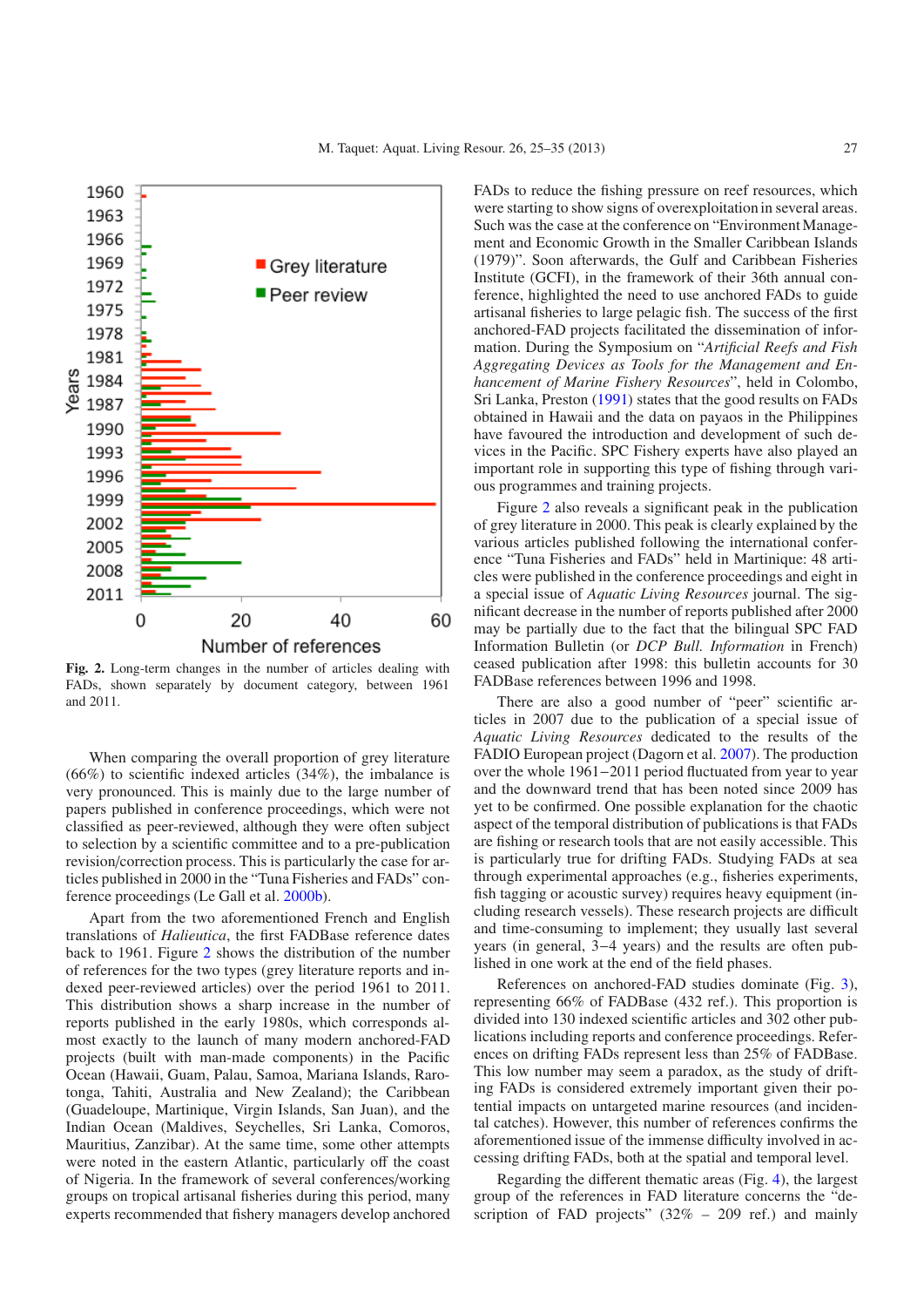<span id="page-3-0"></span>

Fig. 3. Number of articles (%) dealing with FADs by fish school type, highlighting the importance of the articles related to anchored FADs (schools aggregated around anchored FADs, around drifting FADs, etc.).

<span id="page-3-1"></span>

**Fig. 4.** Proportion of articles by thematic area.

includes reports and conference proceedings (190 ref.). The next two categories are "Fishery management and Statistics"  $(22\% - 148 \text{ ref.})$  and "Biology and Ecology"  $(21\% - 134 \text{ ref.})$ , which have similar proportions. The "Fishery management and Statistics" category is again mainly composed of grey literature (Reports and Conference proceedings: 108/148 ref.), while the "Biology and Ecology" category is mainly composed of peer-reviewed articles in scientific journals (97/134 ref.). The studies on the behaviour of fish around FADs or logs, using electronic tags or active acoustics, were grouped in the same category, named "Ecology and Tagging", which represents 11% of the total literature (75 ref.) with 55 peerreviewed articles and 20 grey literature works (reports and conference proceedings). This category also includes certain studies using different approaches to help understand fish aggregating behaviour, like the one by Girard et al. [\(2004\)](#page-9-22) that used mathematic approaches to understand the aggregative behaviour of tagged tuna, or the one by Moreno et al. [\(2007\)](#page-9-23) where fishermen (purse-seiner captains) were interviewed in order to understand the behaviour of tuna schools around drifting FADs. The last notable category is "FAD technology and Fishing techniques" ( $7\% - 45$  ref.) consisting mainly of grey literature (39/45 ref.) from reports and conference proceedings. Socioeconomic studies remain very poorly represented (4% – 26 ref.), with only six peer-reviewed articles and 20 grey literature reports and proceedings. Due to the importance of

<span id="page-3-2"></span>

**Fig. 5.** Proportion of articles by oceanic region.

<span id="page-3-3"></span>

Fig. 6. Proportion of articles by species or group of species.

this field for the sustainable development of FAD fisheries at different scales, socioeconomic studies have become a great priority.

In terms of number of study sites, the Atlantic Ocean is the most important area (Table [1\)](#page-4-0), just before the Pacific. This is mainly due to the many FAD projects developed in the Western Atlantic and, more specifically, in the Caribbean region. In both these parts of the world it is very likely that regional organizations such as The Caribbean Community (CARICOM) or GCFI, and SPC (in the Caribbean and Pacific areas, respectively) have played a major role in the dissemination of information on anchored-FAD projects. In the Indian Ocean, the Indo-Pacific Tuna Programme (IPTP) and the Indian Ocean Tuna Commission (IOTC) have also encouraged meetings between fishers and managers to develop anchored-FAD projects for artisanal fisheries. Intensive development of the use of drifting FADs became more discreet (no references available) under the direct implication of the industrial European tuna fishing fleet and, for the Indian Ocean, by the movement of part of this fleet from the Western Atlantic to this area.

The Pacific Ocean accounts for most references in FAD-Base (Fig. [5\)](#page-3-2) with 40% (260 ref.). The SPC plays an important role in the South Pacific (88 ref.) especially in the "Scientific and Technical Reports" category, and it has a very strong influence on anchored-FAD development. However, it is also worth noting the significant efforts made by this organization to disseminate data via its digital library of scientific and technical documents on fisheries, mariculture and the marine environment.

A detailed geographical distribution of the studies allows areas of particular importance to be highlighted, like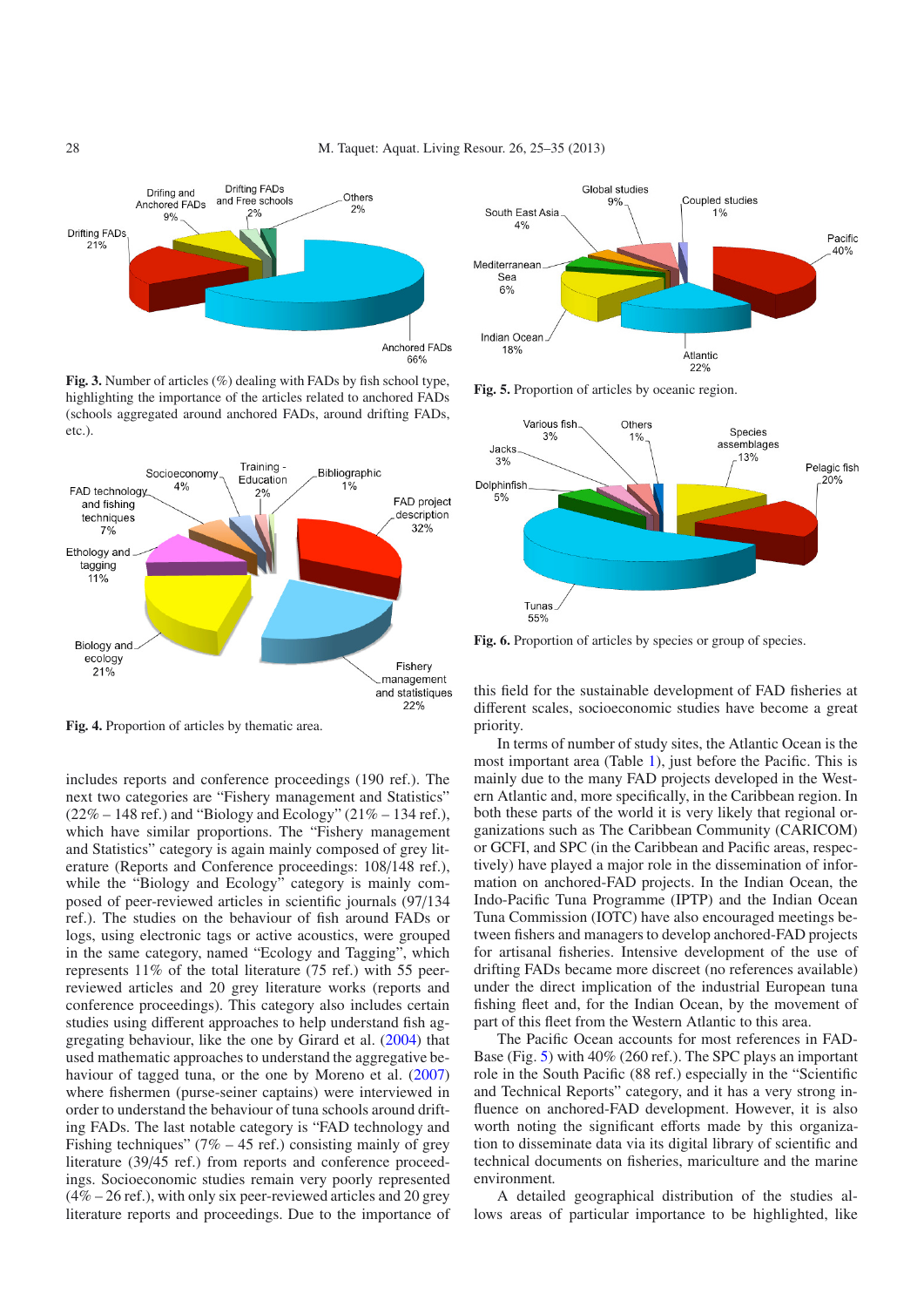<span id="page-4-0"></span>

| Table 1. Geographical distribution of studies on FADs or the aggregative phenomenon. |
|--------------------------------------------------------------------------------------|
|                                                                                      |

| <b>Atlantic Ocean</b>        | Pacific Ocean               | Indian Ocean            | Mediterranean sea        |
|------------------------------|-----------------------------|-------------------------|--------------------------|
| Antigua and Barbuda          | Australia                   | Australia               | Balearic Islands (Spain) |
| French West Indies           | California (USA)            | Mozambique Channel      | Spain                    |
| <b>Brazil</b>                | Costa Rica                  | Minicoy Island          | Greece                   |
| North Carolina (USA)         | Colombia                    | Mauritius               | Italia                   |
| South Carolina (USA)         | Fiji                        | Comoros                 | Malta                    |
| Côte d'Ivoire                | Gulf of California (Mexico) | India                   | Sardinia                 |
| Cuba                         | Guam                        | Indonesia               | Sicily                   |
| Curacao                      | Hawaii (USA)                | Reunion Island (France) | Tunisia                  |
| Florida (USA)                | Cook Islands                | Madagascar              |                          |
| Ghana                        | Solomon Islands             | Malaysia                |                          |
| Bay of Biscay (France)       | American Samoa              | Maldives                |                          |
| Gulf of Guinea (Senegal)     | Japan                       | Mascarene Islands       |                          |
| Gulf of Mexico               | Kiribati                    | Mayotte (France)        |                          |
| Grenada                      | Mariana Islands             | Philippines             |                          |
| Guadeloupe (France)          | Mexico                      | Seychelles              |                          |
| Canary Islands (Spain)       | Micronesia                  | Sri Lanka               |                          |
| Azores Islands               | Nauru                       | Tanzania                |                          |
| Cap Verde                    | Niue                        | Thailand                |                          |
| Virgin Islands (USA)         | New Zealand                 |                         |                          |
| Dominica                     | Palau                       |                         |                          |
| Louisiana (USA)              | Panama                      |                         |                          |
| Martinique (France)          | Papua New Guinea            |                         |                          |
| Mexico                       | French Polynesia            |                         |                          |
| Nigeria                      | Rarotonga                   |                         |                          |
| Portugal                     | Republic of Naru            |                         |                          |
| Puerto Rico                  | Santa Catalina Is. (USA)    |                         |                          |
| Dominican Republic           | Seattle (USA)               |                         |                          |
| <b>Saint Kitts</b>           | Taiwan                      |                         |                          |
| Saint Lucia                  | Tuvalu                      |                         |                          |
| Saint Vincent and Grenadines | <b>USA</b>                  |                         |                          |
| São Tomé and Príncipe        | Vanuatu                     |                         |                          |
| Senegal                      | Wallis and Futuna           |                         |                          |
| St Kitts and Nevis           | Western Samoa               |                         |                          |
| Suede                        |                             |                         |                          |
| Trinidad and Tobago          |                             |                         |                          |
| <b>USA</b>                   |                             |                         |                          |
| Venezuela                    |                             |                         |                          |

the Caribbean, South Pacific or Western Indian Oceans (Table [2\)](#page-5-0). However, some studies are not dedicated to a single area; some of them are comparisons between two areas or between different oceans. The similarity between the species lists from data obtained by visual censuses performed under anchored or drifting FADs in different oceanic regions, should encourage comparative studies between international oceans as this would make it possible to develop of specific indices in terms of pelagic diversity (Gaertner et al. [2008\)](#page-9-24). In an era of strong political commitments to implement large offshore Marine Protected Areas, it has become a priority to conduct research using FADs as observatory scientific tools.

Tunas are the main target species around anchored and drifting FADs (Fig. [6\)](#page-3-3). However, other associated species,

such as dolphinfish and several species of Carangidae and billfish, may represent a significant proportion of catches. These species are often targeted by artisanal fishers working around anchored FADs, whereas they are by-catch for the industrial purse-seine fisheries working around drifting FADs.

Publications (peer-reviewed articles or grey literature) are mainly on tuna (55%, 259 ref.), then in order of importance, pelagic fish (19%, 92 ref.) in the broad sense (without clear species distinction). Studies on species assemblages (from underwater visual censuses or experimental fishing, for example) account for 13% (62 ref.), followed by those on dolphinfish (5%, 24 ref.), jacks (3%, 16 ref.), various species of more marginal fish  $(3\%, 14 \text{ ref.})$ , and sharks  $(1\%, 3 \text{ ref.})$ . The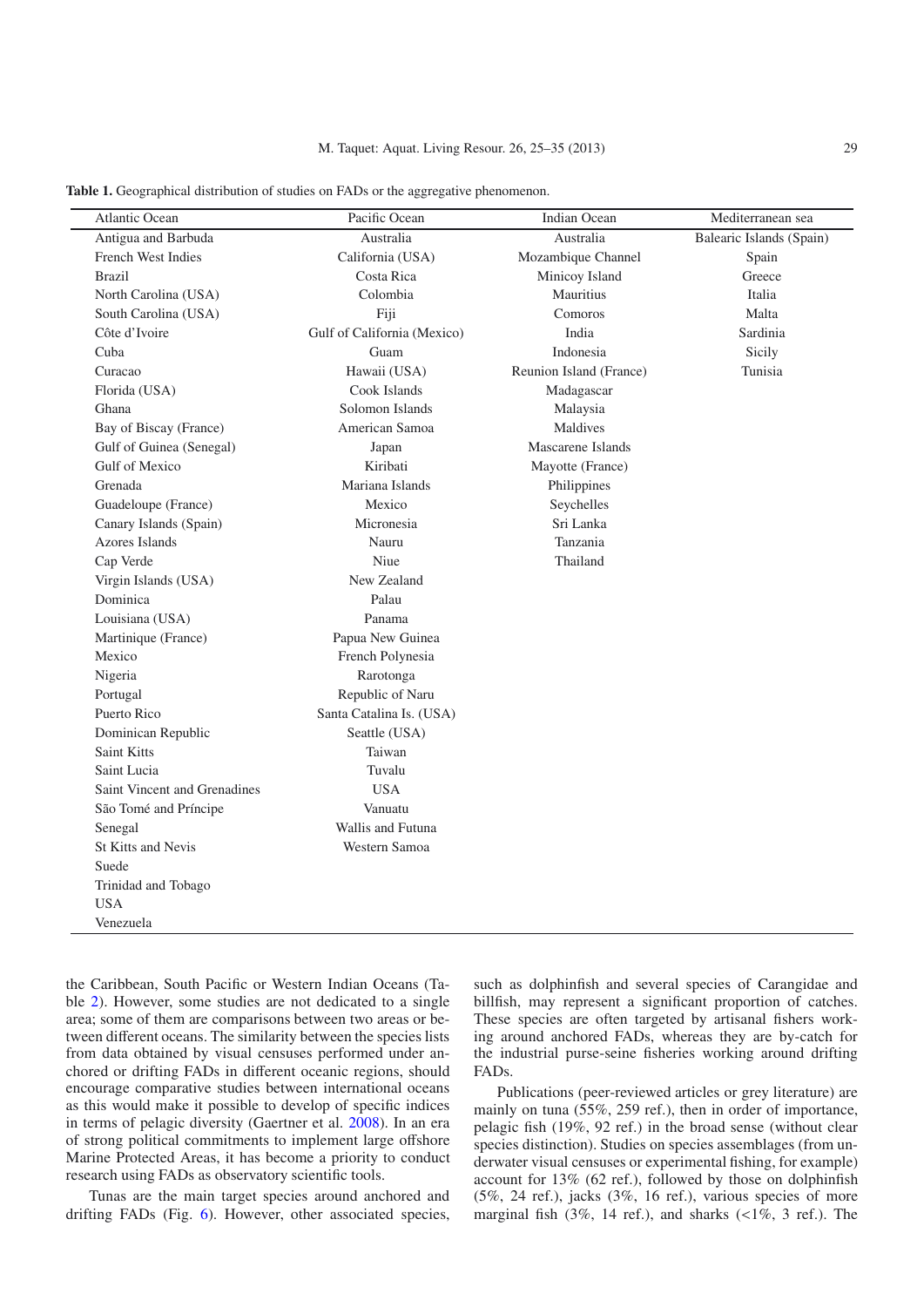<span id="page-5-0"></span>**Table 2.** Number of references by region.

| Area                            | No. |
|---------------------------------|-----|
| South East Asia                 | 29  |
| Western Central Atlantic        | 1   |
| Atlantic                        | 27  |
| North Atlantic                  | 5   |
| Northwest Atlantic              | 5   |
| West Atlantic                   | 9   |
| <b>Atlantic Ocean</b>           | 16  |
| Caribbean                       | 77  |
| <b>Baltic Sea</b>               | 2   |
| Total – Atlantic Ocean          | 142 |
| Mediterranean                   | 34  |
| Eastern Mediterranean           | 2   |
| Western Mediterranean           | 3   |
| Adriatic Sea                    | 2   |
| Total – Mediterranean Sea       | 41  |
| Indian Ocean                    | 25  |
| North Indian Ocean              | 23  |
| NW Indian Ocean                 | 1   |
| W Indian Ocean                  | 39  |
| SE Indian Ocean                 | 1   |
| SW Indian Ocean                 | 27  |
| Indian Ocean                    | 1   |
| Total – Indian Ocean            | 117 |
| Pacific Ocean                   | 47  |
| Central Pacific                 | 6   |
| Pacific Centre East             | 1   |
| Pacific Centre North            | 18  |
| Western and Central Pacific     | 6   |
| South Pacific Centre            | 7   |
| Eastern Pacific                 | 46  |
| Northeast Pacific               | 2   |
| Pacific Northwest               | 31  |
| Western Pacific                 | 12  |
| South Pacific                   | 68  |
| South West Pacific              | 16  |
| Total – Pacific Ocean           | 260 |
| Atlantic and Indian Oceans      | 1   |
| Pacific and Indian Oceans       | 5   |
| Pacific and Atlantic Oceans     | 1   |
| Atlantic and Mediterranean      | 1   |
| Atlantic, Pacific and Indian    | 1   |
| Total - areas coupled           | 9   |
| Without geographical allocation | 60  |
| Total                           | 658 |

remainder consists of a few studies on marine turtles, seabirds and zooplankton.

From this observation, it is clear that work remains to be done on sensitive marine species, particularly on sharks and sea turtles. The relatively large number of references on species assemblages (62 ref.) corresponds mostly to peerreviewed articles from the indexed scientific literature review. The number of articles on dolphinfish is relatively high (24 ref.). One of the probable reasons for this attention is that small local fisheries are interested in this species because of its economic value in local markets (Mediterranean, Caribbean, Mascarene Islands, Island States of the South Pacific). It is also a species that displays a strong aggregative behaviour (Dempster and Kingsford [2003;](#page-9-25) Taquet [2004;](#page-10-3) Girard et al. [2007;](#page-9-26) Taquet et al. [2007](#page-10-4)). The distribution of the references devoted to particular species or groups of species is given (Table [3\)](#page-6-0).

This analysis highlights the lack of historical references between the Roman period and the 20th century. It would be interesting to gain a better understanding of how this fishing tool has been transmitted through the centuries. It is possible that FADs disappeared for some time, but were then reinvented elsewhere. Interesting results could be drawn from a literature search focusing on old fishing books. We consider that scientific conferences significantly improve the production of FAD literature. Experimental studies are still in the minority, despite the recommendations made by several authors (Le Gall et al. [2000b;](#page-9-19) Freon and Dagorn [2000;](#page-9-27) Dempster and Taquet [2004](#page-9-18); Dagorn et al. [2007\)](#page-9-21). Electronic tagging techniques have progressed and allow data to be collected from tagged fish around FADs, several months after the research vessel has returned to port (Dagorn et al. [2007\)](#page-9-21). Such studies are very expensive to conduct. Archival tags provide good results on large scale studies, e.g., a programme of the Census of Marine Life deployed 4,306 electronic tags on 23 species in the North Pacific Ocean, but high recovery rates of archival tags for bluefin (56%) and yellowfin (39%) tunas indicate that high fishery-induced mortality occurs within the California Current large marine ecosystem (Block et al. [2011\)](#page-9-28). However, the archival tags are still too expensive if there is a low rate of return in areas that are not exploited by major fisheries. Two kinds of issues are involved in this expense: (i) the implementation of complex protocols offshore in the open ocean; and (ii) study cost (the long time required using offshore vessels). These observations are even more marked for the study of drifting FADs, whose potential impact on water resources and ecosystems is the highest priority at present. Studying the selectivity of fishing gears or fishing methods used around FADs is essential to eliminate bycatch of sensitive species such as sharks and turtles, but also to minimize bycatch of small bigeye and yellowfin tuna, and non-target species (Gilman [2011\)](#page-9-29).

# **3 Conference output and FAD research priorities**

The conference in Tahiti in November 2011 was attended by around 150 participants from 40 countries, three ocean areas and the Mediterranean Sea. Its most innovative aspect was that it brought together fishers, managers and scientists around a common theme. Scientific presentations were devoted to the following five theme-based sessions:

- Artisanal fisheries and anchored FADs.
- Industrial fisheries using anchored or drifting FADs.
- Understanding aggregation.
- Ecosystem impacts of FADs.
- Socioeconomic impacts of FADs.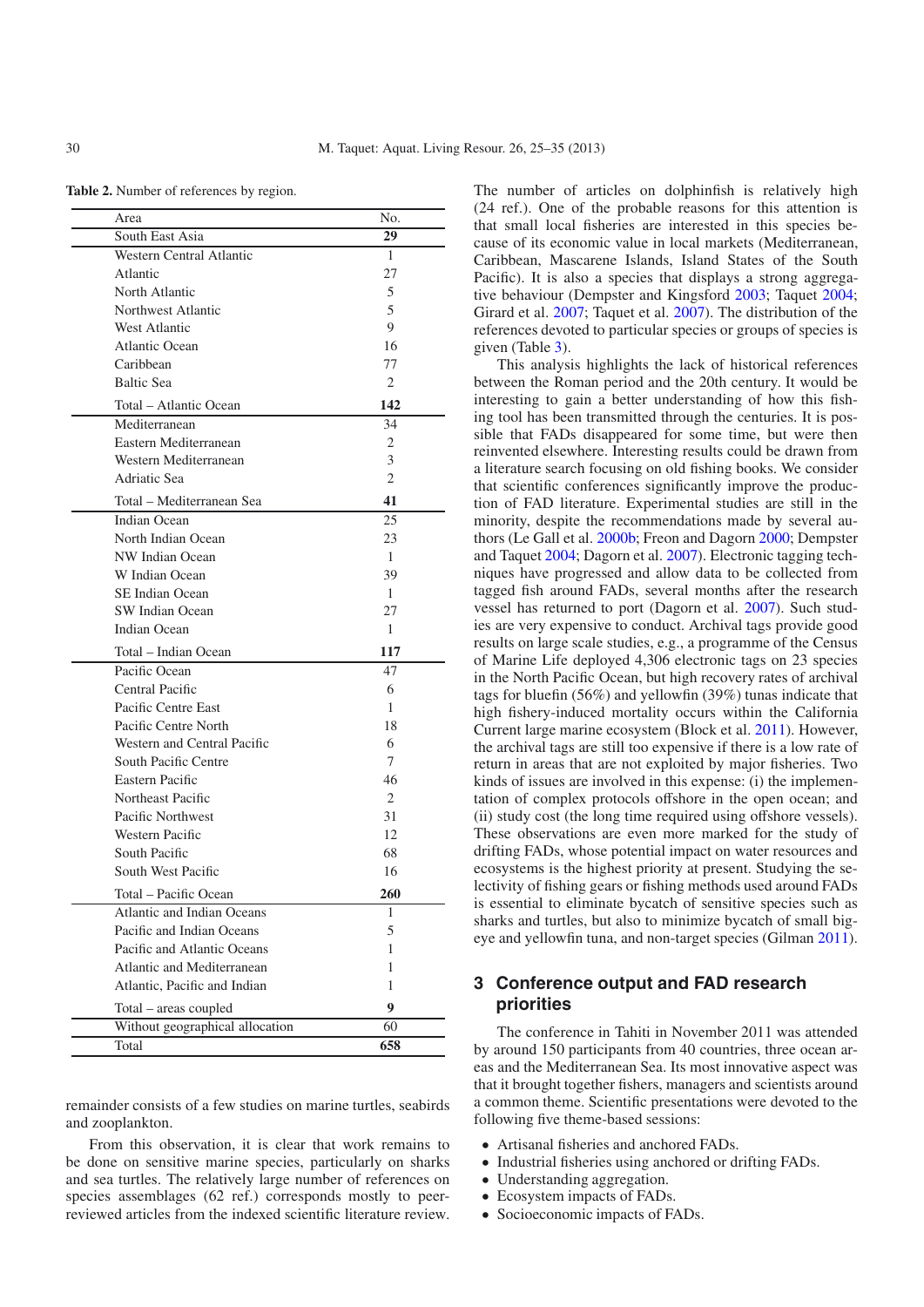<span id="page-6-0"></span>Table 3. Number of references by species or group of species.

| Fish assemblage |                                 | 62             |
|-----------------|---------------------------------|----------------|
| Pelagic fish    |                                 | 92             |
| Tunas           | Tunas                           | 153            |
|                 | Thunnus albacares               | 46             |
|                 | Thunnus obesus                  | 17             |
|                 | Thunnus albacares and T. obesus | 3              |
|                 | Thunnus atlanticus              | 5              |
|                 | Thunnus maccoyii                | 2              |
|                 | Thunnus thonggol                | 1              |
|                 | Thunnus thynnus                 | 1              |
|                 | Katsuwonus pelamis              | 24             |
|                 | Acanthocybium solandri          | 1              |
|                 | Scomberomorus cavalla           | 1              |
|                 | Tunas and dolphins              | 2              |
|                 | Tunas and bycatch               | 1              |
|                 | Tunas and squid                 | 1              |
|                 | Tunas and seabirds              | 1              |
|                 | <b>Total Tunas</b>              | 259            |
| Dolphinfish     | Coryphaena hippurus             | 24             |
| <b>Jacks</b>    | Atule mate                      | 3              |
|                 | Caranx crysos                   | 1              |
|                 | Decapterus sp.                  | 1              |
|                 | Naucrates ductor                | 4              |
|                 | Pseudocaranx dentex             | 1              |
|                 | Selar crumenophthalmus          | 1              |
|                 | Seriola dumerili                | 1              |
|                 | Seriola fasciata                | 1              |
|                 | Seriola lalandi                 | 1              |
|                 | Seriola quinqueradiata          | 1              |
|                 | Trachurus japonicus             | 1              |
|                 | <b>Total Jacks</b>              | 16             |
| <b>Sharks</b>   | Carcharhinus falciformis        | 2              |
|                 | Rhincodon typus                 | 1              |
|                 | <b>Total Sharks</b>             | 3              |
| <b>Marlins</b>  | Istiophoridae                   | 1              |
|                 | Makaira nigricans               | 1              |
|                 | <b>Total Marlins</b>            | 2              |
| Various Fish    | Lobotes surinamensis            | 1              |
|                 | Polyprion americanus            | 2              |
|                 | Liza dumerili                   | 1              |
|                 | Pollachius virens               | 1              |
|                 | Brama orcini                    | 1              |
|                 | Cypselurus spp.                 | 1              |
|                 | Epinephelus sp.                 | 1              |
|                 | Mullidae                        | 1              |
|                 | Total Various Fish              | 9              |
| Seabirds        | Seabirds                        | 2              |
|                 | Puffinus mauretanicus           | 1              |
|                 | Total seabirds                  | 3              |
| Sea Turtles     | Sea turtles                     | $\overline{2}$ |
| Zooplankton     | Zooplankton                     | 1              |
|                 | <b>TOTAL</b>                    | 473            |

The final two days featured 4 round table discussions led by expert panels (four to five experts for each discussion), who had direct interaction with all participants and were based on the following priority issues: (1) anchored-FAD design and technology: durability and effectiveness; (2) socioeconomic impact and management of regional FAD programmes; (3) the drifting-FAD: How to manage this very effective tool? (4) research on anchored and drifting FADs. The expert panel's formal and complete summary (Taquet et al. [2011](#page-10-0)) is available for download at: [spc-fisheries-newsletter-136.html.](http://www.spc.int/coastfish/en/publications/bulletins/399-spc-fisheries-newsletter-136.html)

#### **3.1 Anchored-FAD design and technology: durability and efficiency**

There are different types of components and design for each FAD type (lagoon, coastal surface, coastal subsurface, offshore). In recent years, the technological trend has been to reduce the number of components (e.g., swivels, shackles) in the mooring lines to avoid "weak links". In general, the use of heavy anchors or concrete blocks avoids slippage problems on the bottom; however, the use of lighter anchoring systems (grapples) is more common for coastal FADs, particularly when there is no support vessel of sufficient size to lay large anchors. The use of stainless steel fittings and cables is not necessary, although it is used successfully in some sites (Maldives). Opinions differ as to whether or not maintenance programmes are necessary. For single float FADs (spherical buoy) equipped with position transmitters, regular maintenance may not be necessary or profitable. On the other hand, the "Indian Ocean" FAD type made of small floats requires regular and frequent maintenance. Being able to obtain realtime data on the state of a FAD is considered a great advantage, especially for fishers. On coastal and offshore FADs, fishers still prefer to use "aggregators" although there is no scientific data confirming their necessity. However, large structures seem to be more effective than smaller ones. Use of aggregators separated from the anchor line, like in the Maldives' FADs, may be more effective. These appendages can then be used as a stabilizer for the FAD's main float. Decisions made on the FAD's anchor location must always involve different user groups (fishers, recreational fishers) to avoid conflicts of use. In some cases, the FAD may serve to reduce these conflicts, but these issues can also be solved by the implementation of local regulations. For all types of FAD, it is essential to develop data collection (biological, statistical, socioeconomic) networks to quantify the impact (usually deemed a positive one) of FAD projects. These data are also essential to promote and ensure the successful acquisition of financial support for FAD projects. In the field of small-scale fisheries using FADs, testing new ideas, such as the "unanchored stationary FAD" is an area worthy of further study. There is a growing demand for the small lagoon FAD, particularly in rural areas, where it can be combined with the creation of Marine Protected Areas (MPAs) to strengthen food security. The effectiveness of this type of FAD is often related to the nature of the sites; sandy lagoons are often good sites that promote the concentration of small pelagic fish. Furthermore, this type of device is inexpensive and can be manufactured according to many models with a variety of building materials.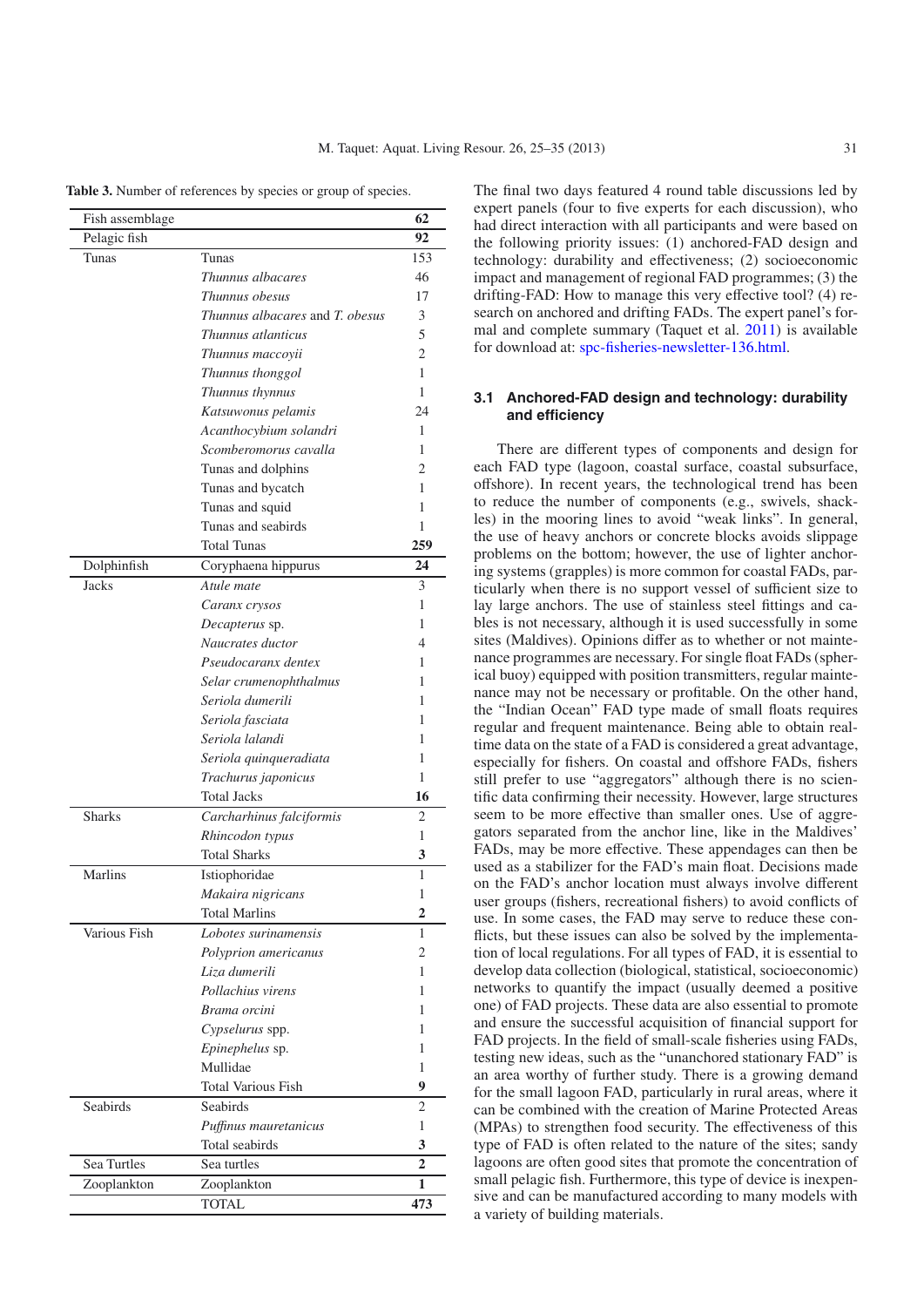Inshore FADs are seen as effective tools to achieve a number of objectives: food security; reducing fishing pressure on reef areas; and combating the impacts of global change. These devices are typically inexpensive (less than US\$ 2000). It would be useful to conduct a comparative study (lifespan/cost) on several models of recently deployed inshore FADs.

Subsurface FADs are booming in popularity, as they have many advantages, such as the lessened vandalism issues, their particular suitability for areas of heavy maritime traffic, and their increased lifespan, which is due to the reduction of waveand storm-related wear. Furthermore, they are often cheaper for equivalent immersion depths. However, there are currently some technical limitations on the possible depths for the deployment of subsurface FADs. In general, the fishers were not very favourable to this type of FAD at the beginning (lack of surface reference, difficulties in detecting its position, accidental hooking possible with vertical longlines, etc.). However, these viewpoints evolved quickly when good fisheries were conducted under the FAD. Deployment can be difficult in deep water as these conditions require a high accuracy for installation, special equipment (depth sounder) and a calm sea. The upper part of the FAD can also go beneath its effective depth zone in strong currents. Nevertheless, there are several examples of successful FAD use at depths of up to 500 m (Tonga, Fiji), but questions remain about maximum implementation depth, which is an area requiring further investigations. Theoretical studies using numerical models, such as the Ifremer software "FAD" (Dynaline – Priour and Lebeau [1999](#page-9-30)) could help progress on subsurface FADs located offshore in deep waters (>1500 m). While surface FADs are the most realistic option for offshore areas, there is a growing interest in the implementation of subsurface FADs in deep waters.

For offshore FADs, the use of mixed cables (steel/polyamide or steel/polypropylene) for the upper part of the mooring line (first 300 m) seems very appropriate and effective (particularly against cuts caused by fishing lines and fish bites). Currently, mixed cables are gradually replacing conventional rope in offshore FAD design. "Dual head" FADs appear to be very effective for fish aggregation as they reduce FAD loss to facilitate maintenance and increase FAD lifespan, but increased monitoring is necessary for these benefits to be sustained.

#### **3.2 Socioeconomic impact and management of regional FAD programmes**

At the socioeconomic level, it is commonly accepted that anchored FADs can assist in the development of small-scale fisheries production and increase exports. They reduce fishing costs and, in some countries, contribute to food security and the maritime safety of fishers. In some cases, FADs become a cultural tool, enabling groups of fishers to organize themselves better.

The FAD can be a management tool that helps fishing communities to limit the negative impacts of climate change.

It may protects reef and lagoon resources by transferring the fishing effort to pelagic species that are less sensitive to fishing pressure. Catches of pelagic fish around FADs may be a solution for small-scale fisheries to limit the negative impact caused by increased ciguatera incidence in many tropical regions. As regards access regulations to FADs, these vary widely between different countries, with cases of completely open access, restricted access for professional fishers only, or various regulations depending on user status. The conflict of use issue was discussed during the 2011 conference. Control systems based on the fishers themselves, such as *Prud'homies* (fishers' local self-regulatory bodies) were highlighted as an example of efficiency. The issue of the sale of fish caught by recreational fishers around FADs is a potential source of conflict. There is a growing need to develop management measures involving stakeholder input from all sectors to ensure that management measures are accepted and enforceable. Once again, the use of self-regulation by the users themselves seems to be the most effective method. There are still questions surrounding the ownership of resources aggregated around a FAD, ranging from the act of fishing itself, to paying for FAD access. The concept of privatization of the public maritime domain is a very sensitive issue in many countries and involves several user groups who can claim different rights (professional or recreational fishers and boat users, divers, associations, etc.). In some cases, specific trading initiatives are emerging for the marketing of fish from anchored-FAD fisheries (green label). With the image of healthy pelagic fish, captured offshore, far from coastal contamination and free from pesticide-related problems or ciguatera. Among the recommendations made during this roundtable, it was recognized that access issues are complex and must be managed at the local level. In some regions, access conflicts among FAD user groups are a genuine concern that requires the intervention of an impartial public manager with the ability to coordinate communication and management efforts. FAD fishing data collection should be implemented at the beginning of FAD programs and continuously pursued in order to obtain a robust and accurate CPUE analysis. Cost-benefit analyses and costeffectiveness studies should be carried out from these CPUE data and from other good socioeconomic data in order to gauge the importance of the FADs for artisanal fishers. FAD projects must now include a reflection on innovative funding methods which may include contributions from the various user groups through taxes or access permits/funds derived from fines collected during fishing infractions at different scales. The issue of anchored-FAD density was addressed in connection with a possible productivity loss (separation distances between devices) while it was noted that the increased numbers of anchored FADs in the same area allowed to partially mitigate conflicts. An impact assessment of these fisheries is essential; however, some technical difficulties were highlighted such as how to define and measure FAD fishing effort. Discussions took place about funding-related issues for such monitoring and to promote the use of standardized reporting and evaluation methods. A proper evaluation of the minimum requirements is required, including an acceptable level of uncertainty to minimize data collection costs. Various funding sources for FAD projects were covered: taxes on fishing gear and activities, permits based on the "user pays" principle, private and international organization funding, and development funds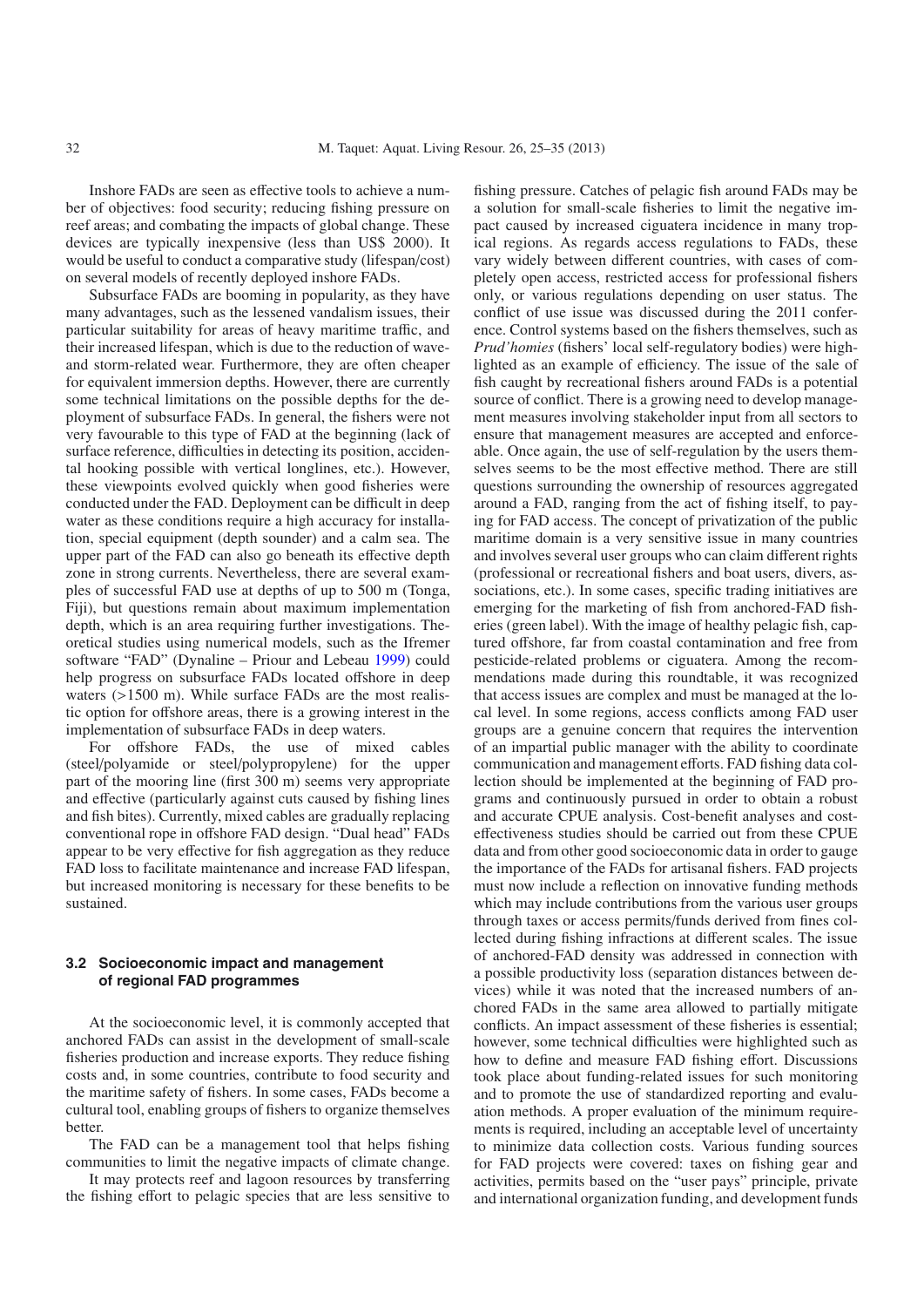collected out of money received from the sale of fishing rights to foreign fleets. On these aspects, the recommendations focused on finding long-term alternative and sustainable solutions regarding funding sources to promote these FADs, which should also promote the direct and indirect socioeconomic cost-benefit analysis of anchored FADs.

#### **3.3 Drifting-FADs: How to manage this very effective tool?**

Over the last decade, significant progress has been made by the fishing industry in reducing the negative impacts of drifting FAD fisheries. Steps include:

- Minimizing bycatch of sea turtles, small tuna and other non-target pelagic fish through the use of sonar buoys, acoustic selectivity and the new drifting-FAD design "Eco-FAD" to reduce the entanglement of sharks and sea turtles.
- Implementing research programs that limit and mitigate bycatch generated by drifting FAD fisheries.

There is an urgent need to develop research programmes on the specific use of drifting FADs by industrial fisheries, with a focus on the following aspects:

- Gaining a deeper understanding and a more detailed knowledge of technical data on drifting FADs (number of electronic buoys deployed, number of rafts used and their trajectories, number and size of boats involved in these fisheries, number of sets, launch procedures, ownership, FAD recovery, etc.). It has been reported that nowadays, "FAD Supply vessels" must provide detailed logbooks that can be analyzed to provide such information. Similarly, effective management of drifting FADs was another urgent need identified. This could lead to limitation of the number of active buoys by ship or by fleet.
- Developing changes in different types of drifting FADs, fishing gear used, and fishing strategies, to reduce nontarget catches, including taking measures that could lead to the reduction in fishing efficiency such as the prohibition of "supply vessels".
- Testing the establishment of catch limits for certain species at fleet or ship levels to reduce bycatch.
- Encouraging collaboration and data exchange between the fishing industry and managers, in order to obtain valid data that enable the calculation of reliable CPUE and an assessment of the real impact of drifting FADs.
- Developing standardized drifting-FAD management plans containing the necessary field data for effective management to be achieved.

Meanwhile, the conference highlighted that drifting FADs significantly improve the economic performance of a fishery through (potential) savings in time and fuel, reduce operating costs, and improve the yields and expansion of fishing areas. FADs are essential for fisheries working in areas where free schools are very seasonal. It is highly important to develop technical solutions to minimize the negative impacts of these powerful tools.

#### **3.4 Research priorities for anchored and drifting FADs**

Analysis of the literature on anchored and drifting FADs produced over the last few decades, along with fruitful discussions with the panel of experts present at the FAD Conference in Tahiti, enabled the identification of research priorities that are largely shared by the whole FAD community (scientists, fishers and managers). We recommend the development of instrumented FADs with a wide range of scientific equipment (sounder, scientific underwater camera, sound and environmental parameters recorders, new electronic tags, etc.). Instrumented FADs could be widely deployed in research projects conducted in close collaboration with the fishing industry. They could be used in well-selected study areas, such as the Mozambique Channel, or in areas with a FAD moratorium (during and after the moratorium).

It is recommended that the moratorium on FADs implemented by Regional fisheries management organizations (RFMOs) be associated with scientific research to monitor the dynamics of tunas aggregated before, during and after the moratorium period, and that instrumented FADs and research/fishing vessels be used in the moratorium area. It is also recommended to conduct comparative analyses of the stomach content of tunas (free schools versus schools associated with FADs) in several regions of the world. These results are of major importance to assess the impact of drifting FADs on ecosystems, to understand the interactions between the different species (i.e., tuna natural mortality) and to quantify diversity in offshore pelagic areas.

Recommendations were made to reduce pollution levels from lost FADs (sunken or stranded on the coast) to a level close to zero. In accordance with MARPOL (International Convention for the Prevention of Pollution from Ships), it is envisaged that FAD owners could become responsible for their recovery. Otherwise, biodegradable FADs could be developed by researchers and fishers and their use could be promoted rapidly. Further recommendations were made to find ways to pre-estimate catch composition (bycatch ratio/targeted catch), reduce bycatch, and study the survival rate of released fish with a specific focus on sharks. Industrial fishers should cooperate fully with scientists to share their data (acoustic data, FAD localization) in order to gain a deeper understanding of FAD dynamics and of their impacts on ecosystems. It is recommended that more comparative studies be conducted by scientists, between the oceans and through different regions of the world around anchored and drifting FADs, since comparative studies are essential to gain a better understanding of the biological processes and mechanisms involved in the aggregative phenomenon. One possibility could be to create an online network of scientists involved in FAD research, which would be a first step to facilitating international cooperation on this issue. Research also needs to be conducted on anchored-FAD design in order to significantly increase lifespan to optimize investment and develop subsurface FADs in deeper offshore areas.

It is recommended to monitor biological variables (catch by species and size, effort, etc.) and conduct economic surveys (catch prices, fishing operation costs, etc.): essential components in assessing the impact that FADs have on resources and in analyzing socioeconomic gains. This background information is important to successfully obtain funding for the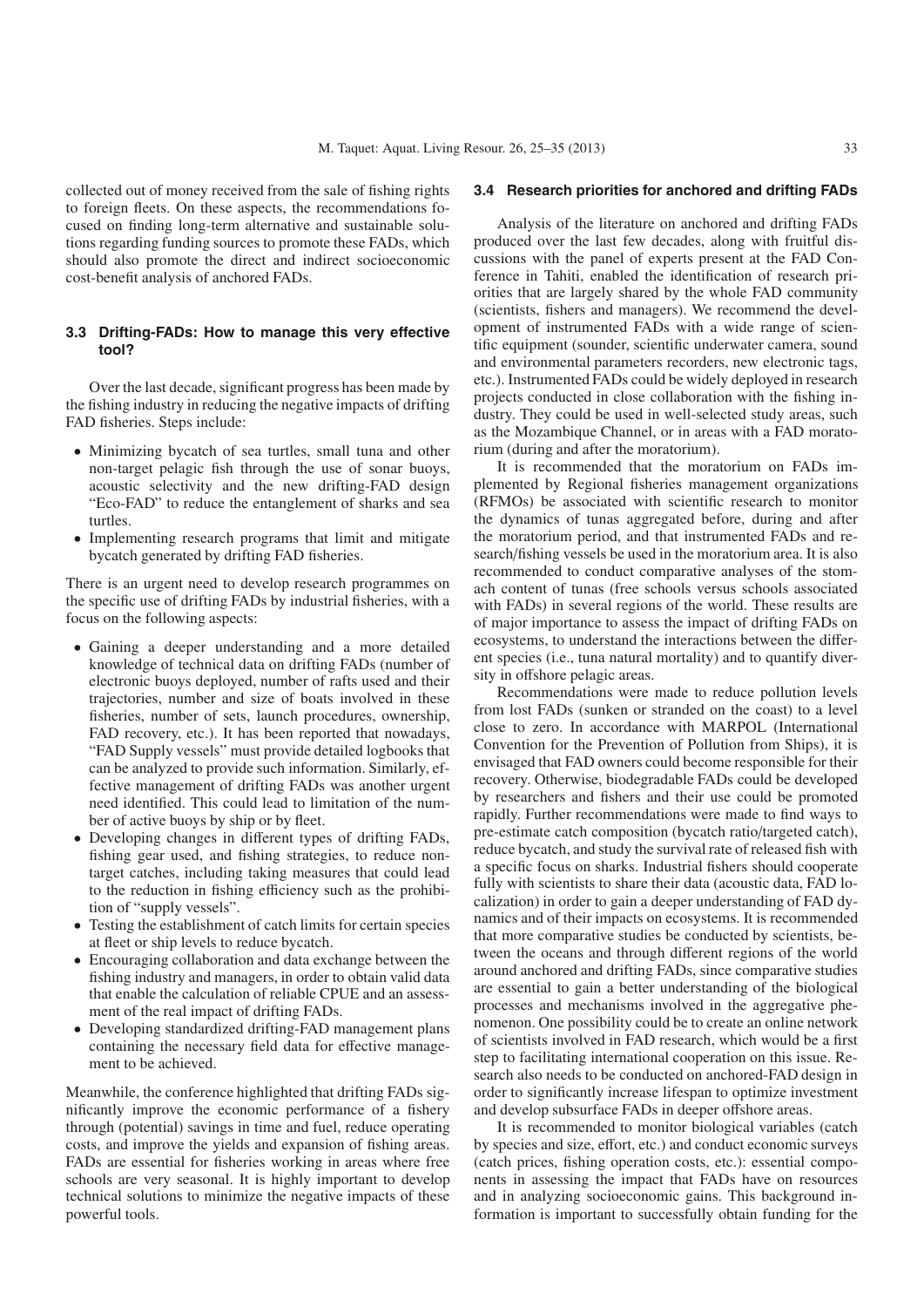implementation of FAD projects. Standardized sampling methods for data collection must be developed and implemented.

Supplementary content

*Acknowledgements.* The "Tuna Fisheries and FADs" International Conference received funding from Pacific Funds of the French Ministry for the Foreign Affairs (*Ministère français des A*ff*aires étrangères*), the Ministry of Marine Resources of French Polynesia, French Ministry of Higher Education and Research (*Ministère de l'Enseignement supérieur et de la Recherche*), the General Delegation for Overseas affairs during the Year of French Overseas Regions (*Année des Outre-mer*), the Secretariat of the Pacific Community (SPC), the Tahiti Fa'ahotu innovative cluster, the French research institutes: IRD and Ifremer. The author wishes to thank Olivier Dugornay for his skillful technical assistance in the video clip.

#### **References**

- <span id="page-9-5"></span>Anderson J., Gates P.D., 1996, South Pacific Commission Fish Aggregating Device (FAD) manual, Volume1, Planning FAD programmes. Coastal Fisheries Programme, CPS, Nouméa (French version: 1997).
- <span id="page-9-4"></span>Bergstrom M., 1983, Review of experiences with and present knowledge about fish aggregating devices. Bay of Bengal Programme, Development of Small-Scale Fisheries. FAO Report BOBP/WP/23.
- <span id="page-9-28"></span>Block B.A., Jonsen I.D., Jorgensen S.J., Winship A.J., Shaffer S.A., Bograd S.J., Hazen E.L., Foley D.G., Breed G.A., Harrison, A.L., et al., 2011, Tracking apex marine predator movements in a dynamic ocean. Nature 475, 86–90.
- <span id="page-9-21"></span>Dagorn L., Pincock D., Girard C., Holland K., Taquet M., Sancho G., Itano D., Aumeeruddy R., 2007, Satellite-linked acoustic receivers to observe behavior of fish in remote areas. Aquat. Living Resour. 20, 307–312.
- <span id="page-9-25"></span>Dempster T., Kingsford M.J., 2003, Homing of pelagic fish to fish aggregating devices (FADs): an investigation of the role of sensory cues. Mar. Ecol. Prog. Ser. 258, 213–222.
- <span id="page-9-18"></span>Dempster T., Taquet M., 2004, Fish aggregation device (FAD) research: gaps in current knowledge and future directions for ecological studies. Rev. Fish Biol. Fish. 14, 21–42.
- <span id="page-9-13"></span>Desurmont A., Chapman L., 2000, The use of anchored FADs in the area served by the Secretariat of the Pacific community (SPC): Regional synthesis. In: Le Gall J.Y., Cayré P., Taquet M. (eds), Pêche thonière et dispositifs de concentration de poissons. Ifremer, Actes Colloq. 28, pp. 108–140.
- <span id="page-9-7"></span>Dickson J.O., Natividad A.C., 2000, Tuna fishing and a review of "payao" in the Philippines. In: Le Gall J. Y., Cayré P., Taquet M. (eds), Pêche thonière et dispositifs de concentration de poissons. Ifremer, Actes Colloq. 28, pp. 141–158.
- <span id="page-9-10"></span>Fonteneau A., 1973, La pêcherie des thons tropicaux dans l'Atlantique, le rôle de l'ORSTOM. Pêche Marit. 1143, 443–445.
- <span id="page-9-12"></span>Fonteneau A., Pallares P., Pianet R., 2000, A worldwide review of purse seine fisheries on FADs. In: Le Gall J.Y., Cayré P., Taquet M. (eds), Pêche thonière et dispositifs de concentration de poissons. Ifremer, Actes Colloq. 28, pp. 15–34.
- <span id="page-9-27"></span>Fréon P., Dagorn L., 2000, Review of fish associative behaviour: toward a generalisation of the meeting point hypothesis. Rev. Fish Biol. Fish. 10, 183–207.
- <span id="page-9-24"></span>Gaertner J.C., Taquet M., Dagorn L., Mérigot B., Aumeeruddy R., Sancho G., Itano D., 2008, Visual census around drifting fish aggregating devices (FADs): an innovative approach for assessing the diversity of fish in open-ocean waters. Mar. Ecol. Prog. Ser. 366, 175–186.
- <span id="page-9-3"></span>Galea J.A., 1961, The 'Kannizzati' Fishery. Proc. Gen. Fish. Counc. Med. 55, 85–91.
- <span id="page-9-29"></span>Gilman E.L., 2011, Bycatch governance and best practice mitigation technology in global tuna fisheries. Mar. Policy 35, 590–609.
- <span id="page-9-22"></span>Girard C., Benhamou S., Dagorn L., 2004, FAD: Fish Aggregating Device or Fish Attracting Device? A new analysis of yellowfin tuna movements around floating objects. Anim. Behav. 67, 319–326.
- <span id="page-9-26"></span>Girard C., Dagorn L., Taquet M., Aumeeruddy R., Peignon C., Benhamou S., 2007, Homing abilities of dolphinfish (*Coryphaena hippurus*) displaced from fish aggregating devices (FADs) determined using acoustic telemetry. Aquat. Living Resour. 20, 313–321.
- <span id="page-9-8"></span>Hall M.A., 1998, An ecological view of the tuna – dolphin problem: impacts and trade-offs. Rev. Fish Biol. Fish. 8, 1–34.
- <span id="page-9-14"></span>Holland K.N., Jaffe A., Cortez W., 2000, The fish aggregating device (FAD) system of Hawaii. In: Le Gall J.Y., Cayré P., Taquet M. (eds), Pêche thonière et dispositifs de concentration de poissons. Ifremer, Actes Colloq. 28, pp. 55–62.
- <span id="page-9-0"></span>Jones J., 1722, Oppian's Halieuticks of the Nature of Fishes and Fishing of the Ancients. Translated from the Greek, Oxford, printed at the Theater, 3 506 verses, in V books.
- <span id="page-9-15"></span>Kakuma S., 2000, Synthesis on moored FADs in the North West Pacific region. In: Le Gall J.Y., Cayré P., Taquet M. (eds), Peche thonière et dispositifs de concentration de poissons. Ed. Ifremer, Actes Colloq. 28, pp. 63–77.
- <span id="page-9-17"></span>Le Gall J.Y., Cayré P., Taquet M., 2000a, Mechanisms and effects of the aggregation of tuna by Fish Aggregating Devices (FADs). Aquat. Living Resour. 13, 181 (Editorial).
- <span id="page-9-19"></span>Le Gall J.Y., Cayré P., Taquet M., 2000b, Pêche thonière et dispositifs de concentration de poissons. Ifremer. Actes Colloq. 28.
- <span id="page-9-1"></span>Limes J.M., 1817, Les Halieutiques, la pêche et les moeurs des habitants des eaux. Traduction en français des poèmes d'Oppien. Lebrégue, Imprimeur-Libraire, Paris, 3 506 vers, 5 chants.
- <span id="page-9-9"></span>Lennert-Cody C.E., Hall M.A., 2000, The development of the purse seine fishery on drifting aggregating devices in the Eastern Pacific Ocean: 1992–1998. In: Le Gall J.Y., Cayré P., Taquet M. (eds), Pêche thonière et dispositifs de concentration de poissons. Ifremer, Actes Colloq. 28, pp.78–107.
- <span id="page-9-6"></span>Marcille J., Bour W., 1981, La pêche des thons à la senne et à la canne dans l'océan Pacifique tropical : situation actuelle et perspectives de développement. Editions de l'Orstom, Paris.
- <span id="page-9-2"></span>Morales-Nin B., Cannizzaro L., Massuti E., Potoschi A., Andaloro F., 2000, An overview of the FADs fishery in the Mediterranean Sea. In: Le Gall J.Y., Cayré P., Taquet M. (eds), Pêche thonière et dispositifs de concentration de poissons. Ifremer, Actes Colloq. 28, pp. 184–207.
- <span id="page-9-23"></span>Moreno G., Dagorn L., Sancho G., Garcia D., Itano D., 2007, Using local ecological knowledge (LEK) to provide insight on the tuna purse seine fleets of the Indian Ocean useful for management. Aquat. Living Resour. 20, 367–376.
- <span id="page-9-11"></span>Pianet R., 1973, Le rôle de l'ORSTOM de Pointe-Noire dans la recherche thonière. Pêche Marit.1143, 448–451.
- <span id="page-9-20"></span>Preston G.L.,1991, Fish aggregation devices in the Pacific Islands region. Symp. Artificial Reefs and Fish Aggregating Devices as tools for the management and enhancement of marine fishery resources, Colombo, Sri Lanka, 14-17 May 1990. Rapa Report 1991/11, pp. 279–294.
- <span id="page-9-30"></span>Priour D., Lebeau A., 1999, Progiciel « Dynaline ». Direction de la technologie marine et des systèmes d'information (TMSI), Ifremer, Brest.
- <span id="page-9-16"></span>Reynal L., Van Buurt G., Taquet M., 2000, Prospects for the development of anchored FADs in the Lesser Antilles. The case of three